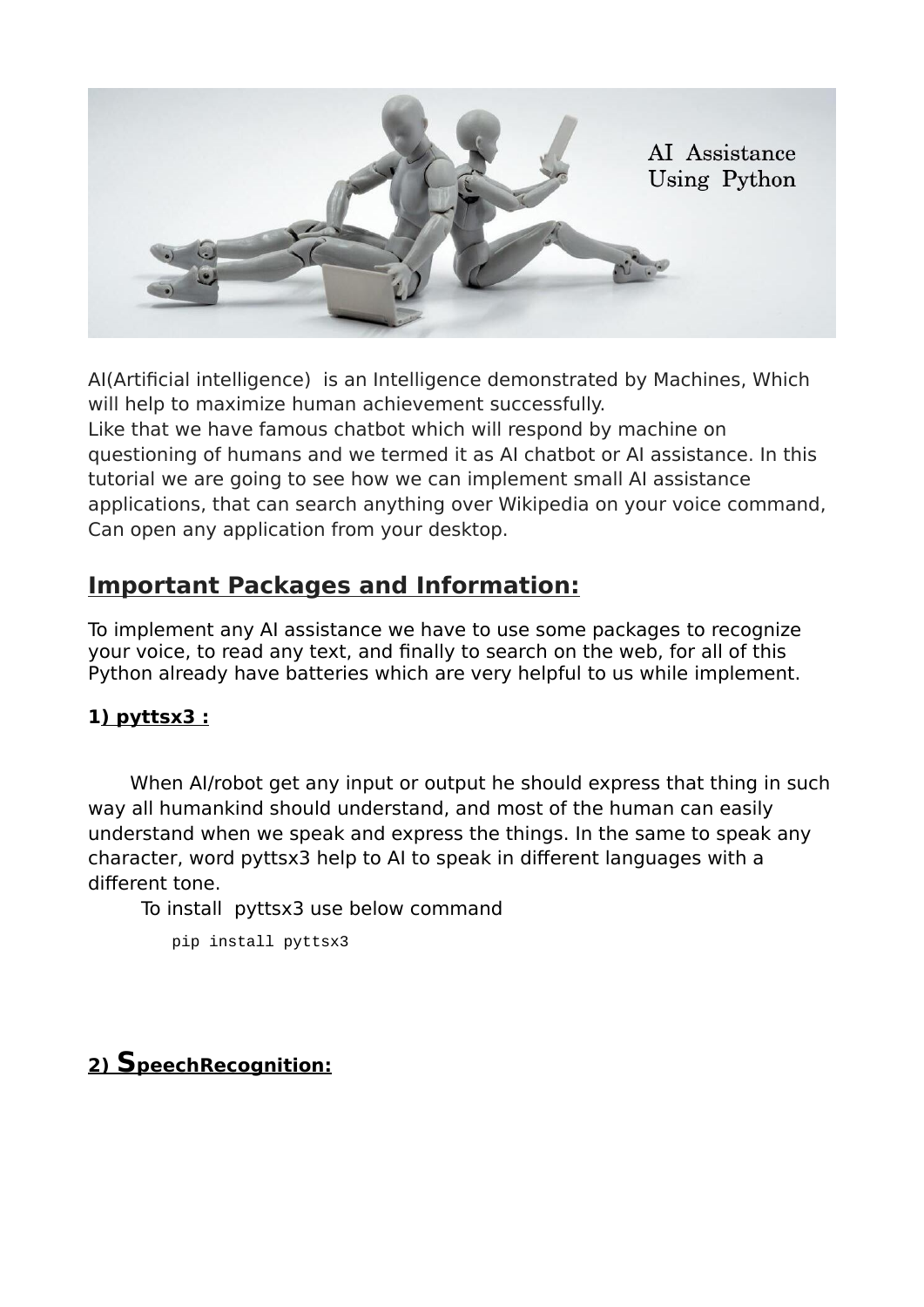When humans speak to AI, it should able to recognize that language and understand it, then only AI can rectify query and give the proper response. To recognize the language and simplify it speech-recognition pkg help to AI.

pip install speechRecognition

#### **3) Wikipedia:**

In our application we are going to use search query via Wikipedia, so Python already has the batterie for that and that can be installed by below command

pip install wikipedia

### **4) Pyaudio:**

To Listen your audio, AI needs this pkg. Most people fail to load this pkg on Linux platform and can face some issues while listening, you can solve that by installing 3 packages and one small code change by referring my answer [here](https://github.com/Uberi/speech_recognition/issues/326#issuecomment-657253155)

```
 sudo apt-get install portaudio19-dev 
 sudo apt-get install portaudio19-dev python-all-dev python3-all-dev && 
 sudo pip install pyaudio
 pip install pyaudio
```
## **Implementation :**

The Implementation is very simple, using python. I can explain this in steps

#### **1) Give the voice to your AI Assistance :**

```
 import pyttsx3
 engine = pyttsx3.init()
 voices = engine.getProperty('voices')
engine.setProperty('voice', voices[11].id)
```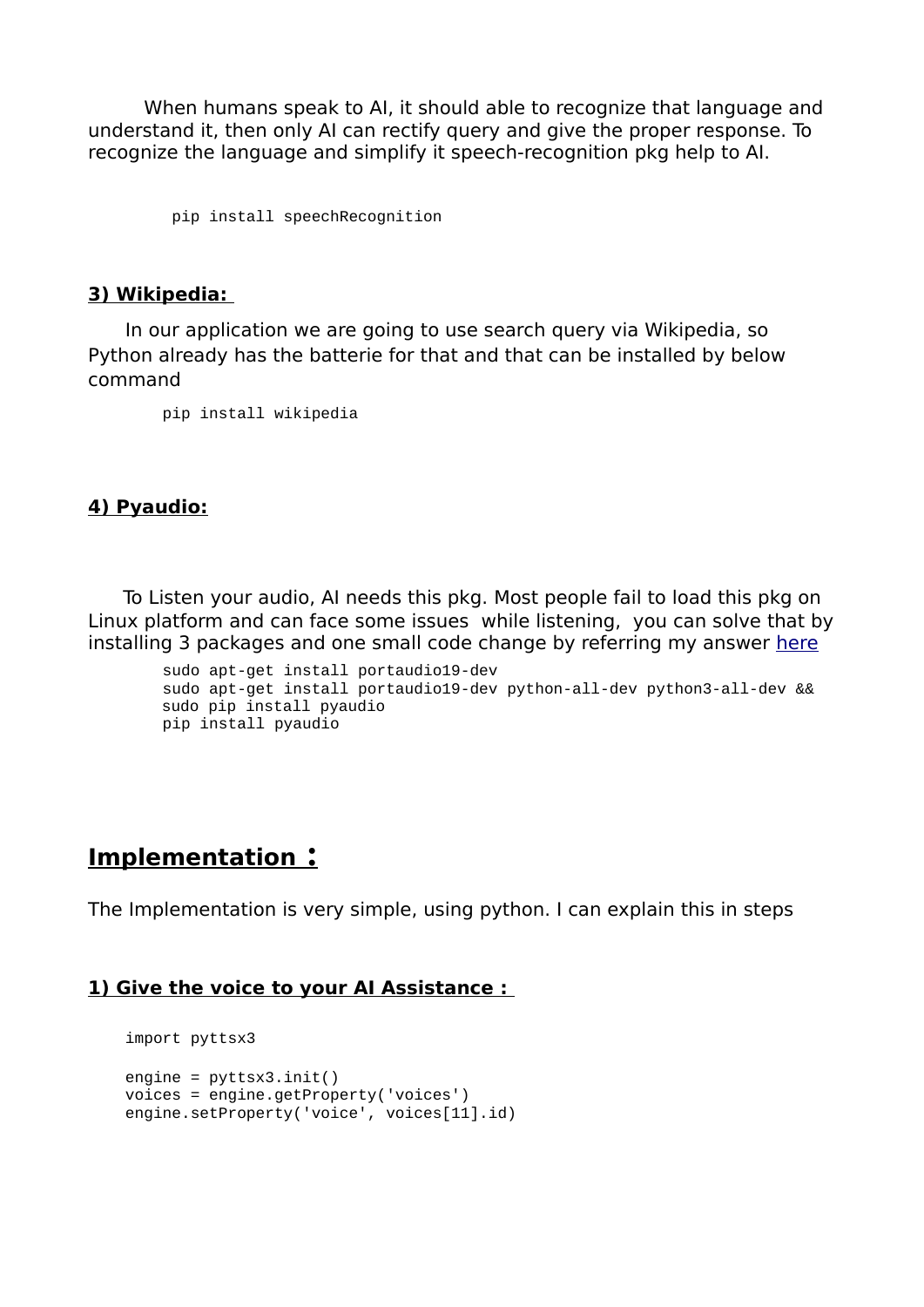Import pyttsx3, using pyttsx3.init() you can fetch all the property of the AI, for Linux or Mac you need to follow the same as mentioned, but for the window, you can use Microsoft Inbuild Speech API i.e. "sapi5" (pyttsx3.init('sapi5') only for windows).

When you initialize this you get the nearly 16 languages, you can choose that by setProperty(),

engine.setPropert('voice', voice[11].id), which describe the English language is setting to AI bot.

### **2) Let your AI listen to your voice :**

```
 import speech_recognition as sr
 re = sr.Recognizer()
with sr.Microphone() as source:
    print("Listening")
    audio = re.listen(source, timeout=3, phrase_time_limit=3)
```
This code will tell to AI listen to the query or string via a microphone, here you may face problem like

```
ALSA lib pcm_dmix.c:1052:(snd_pcm_dmix_open) unable to open slave
ALSA lib pcm.c:2495:(snd_pcm_open_noupdate) Unknown PCM 
cards.pcm.rear
ALSA lib pcm.c:2495:(snd_pcm_open_noupdate) Unknown PCM 
cards.pcm.center_lfe
ALSA lib pcm.c:2495:(snd_pcm_open_noupdate) Unknown PCM 
cards.pcm.side
ALSA lib pcm_route.c:867:(find_matching_chmap) Found no matching 
channel map
ALSA lib pcm_dmix.c:1052:(snd_pcm_dmix_open) unable to open slave
```
**To solve this follow my answer [here.](https://github.com/Uberi/speech_recognition/issues/326#issuecomment-657253155)**

#### **3) Searching Query on Wikipedia:**

```
 import wikipedia
```

```
 if 'wikipedia' in query:
     talk("Searching in wikipedia")
     query = query.replace("Wikipedia", "")
     results = wikipedia.summary(query, sentences=2)
     print(results)
     talk("According to Wikipedia")
     talk(results)
```